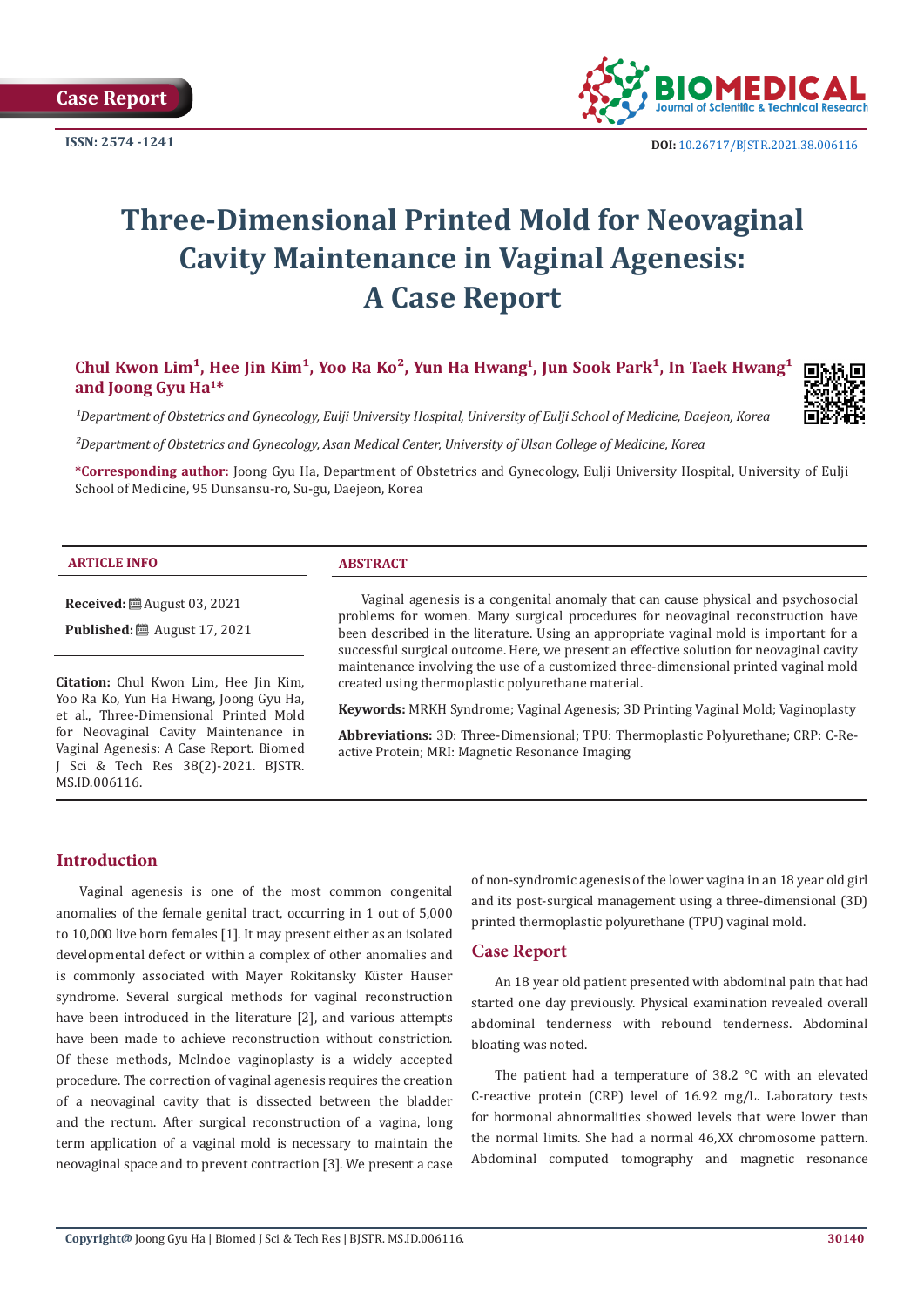imaging (MRI) revealed no vagina, and diffuse collection of hemorrhagic fluid was observed in the cervical canal and uterine cavity, which extended up to the umbilical level (Figures 1B & 1C). The lower vagina was not fully developed, and the upper vagina and uterine body were hypoplastic. The right ovary was identified on sonographic examination, but the left ovary was not found. The perineum was obliterated by a membrane (Figure 1D). She had breasts and pubic hair with prepubescent features (Figure 1A); however, she had not had her first menses. She had a medical history of growth hormone treatment for small stature between ages 7 and 14 years. A brain MRI was obtained during that treatment, and no structural abnormalities were noted. Initially, antibiotics were prescribed to control infection; however, her CRP level increased to 18.51 mg/L, and the patient complained of severe abdominal pain (Numeric Rating Scales 8-9). It was concluded that the patient needed immediate surgical intervention for the drainage of the pus in the uterine cavity and to correct the abnormal vaginal structure. The perineal membrane structure was incised in a '+' shape under sonographic guidance. Approximately 1000 mL of foul-smelling yellow fluid was drained (Figure 1E). There was no visible lower vagina, and the upper vagina was pulled downward and sutured to the perineal incision site with 3-0 Polysorb sutures to create a hymenal opening. Subsequently, a drainage duct was inserted for additional drainage of fluid from the uterus (Figures 1F & 2A).



### **Figure 1:**

A. Tanner scale III breast budding and tanner scale I pubic hair.

B. Initial coronal computed tomography (CT) scan shows hematometrocolpos with vaginal agenesis and urinary bladder distension due to extrinsic compression by the hematometrocolpos.

- C. Initial sagittal CT scan shows that the hematometrocolpos was distended at the level of the umbilicus.
- D. Preoperative view of the perineum. The opening of the vagina cannot be seen because it is hidden by the membrane.
- E. After incision, yellowish pus was drained.
- F. A Penrose drain was inserted postoperatively.

Three days after the procedure, her CRP level had decreased to 5.5 mg/L. The drainage duct was removed, and a vaginal mold was made to prevent future vaginal stenosis. A condom was inserted into the neovagina to create a mold, and it was filled with alginate (alginic acid, one of the impression materials used for shaping teeth before dental procedures such as placement of crowns or implants). We were then able to easily obtain her vaginal length and diameter. Next, using a 3D printer, a customized mold was created. This mold, with a diameter of 1.5 cm and a length of 10.5 cm, was created using an ALMOND 3D printer (OpenCreators, South Korea) (Figures 2B,2D & 2E). The patient was instructed to use the mold with lubricant during normal activities and during sleep. She had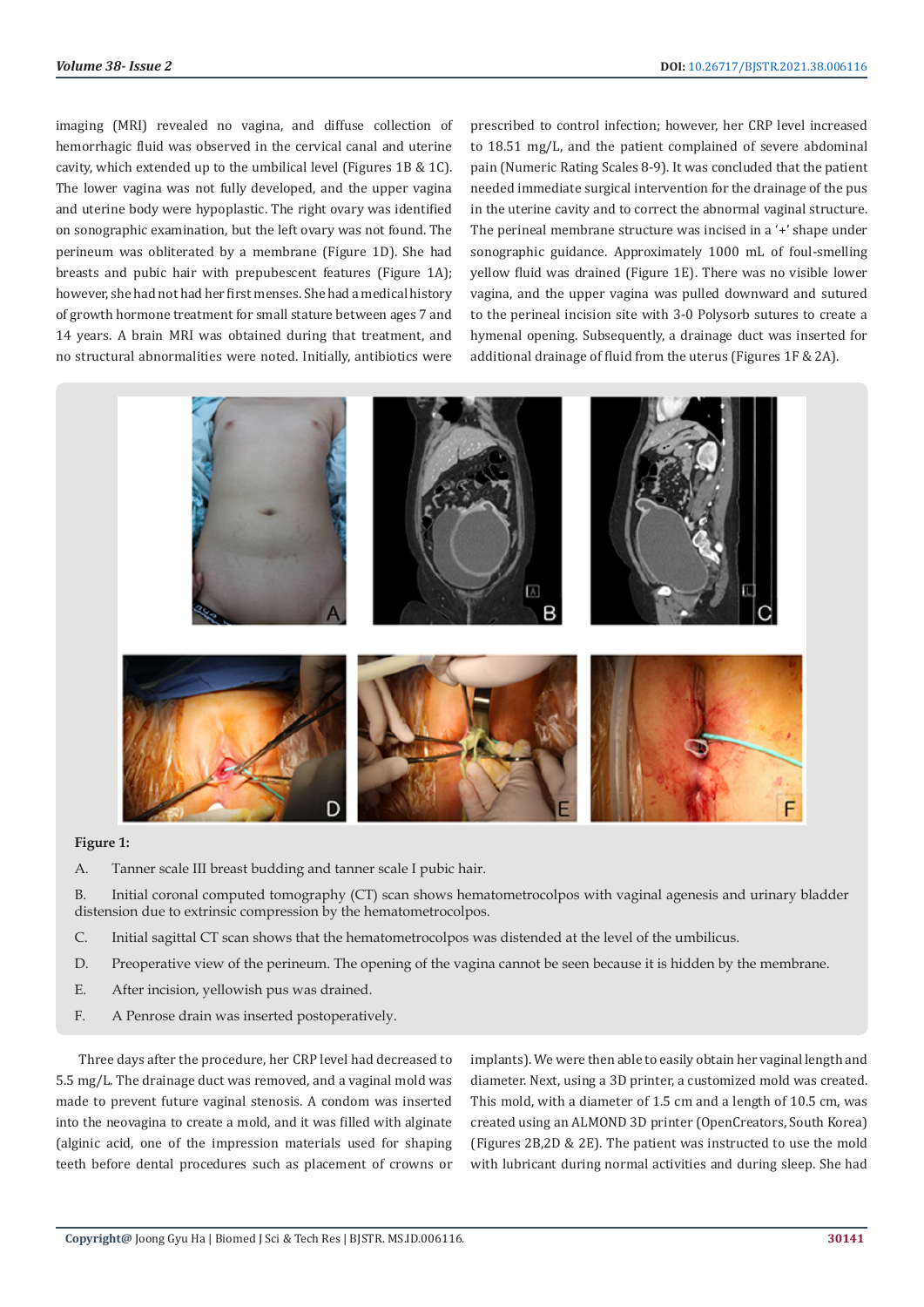difficulty voiding during the first few days, but this improved after 4 days. She was discharged 10 days postoperatively. The patient was followed up every 6 months, and an additional 2cm diameter mold was made for post vaginoplasty management (Figures 2F &

2G). She did not show any vaginal stenosis (Figure 2C) and did not complain of discomfort. We plan to continue management with this mold and follow up with this patient.



#### **Figure 2:** Vaginal molds:

- A. Immediately after surgery; a Penrose drain, with a diameter of 12 mm, and two straws inside the drain.
- B. The 3D printed vaginal mold first used 7 days post-surgery.
- C. The neovaginal cavity without constriction approximately 3 months post-surgery.
- D. D, E: The initial vaginal mold. (Diameter: 1.5 cm, length: 10.5 cm)
- E. F, G: The vaginal mold first used 6 months post-surgery (diameter: 2 cm, length: 10.5 cm).

# **Discussion**

Vaginal agenesis, also known as Mayer Rokitansky Küster Hauser syndrome or Müllerian agenesis, is a rare congenital disorder that can be accompanied by renal agenesis, cardiac anomalies, or skeletal anomalies. The uterus may be partially developed or entirely undeveloped. Vaginal agenesis is treated both surgically and non-surgically. One treatment goal is to enable normal sexual activities. In the United States and the United Kingdom, vaginal dilation is considered to be the most important treatment for vaginal agenesis. In 2013, the American College of Obstetrics and Gynecology recommended that vaginal dilation be the first line of treatment for this condition [4]. This procedure involves the creation of a neovagina with a McIndoe vaginoplasty, which involves lining the vaginal space with a skin graft, followed by the application of a mold to prevent constriction of the newly created vaginal canal. A dilator is generally used daily for 3 months, then only nocturnally for the next 6 months. The success rate of this procedure is around 80% [5]; inflammation of the skin graft, infection, hematoma, and fistula formation are possible causes of failure. The ideal material for the vaginal mold has not yet been established; numerous types of material have been reported without any proven superiority [5]. Soft material is often used for packing immediately after surgery owing to its advantage of enabling bleeding control by applying pressure. The development

of a vaginal mold by packing povidone-iodine gauze into a condom has been previously reported [6]. Hard material is recommended to be used beginning 1 week after surgery and continued until regular sexual activity is initiated. Nontoxic polypropylene material is often used to make hard vaginal molds because it is lightweight.

In 2014, Manu Rathee reported successful treatment without complications using a hollow vaginal stent made by coating a wax scaffolding with acrylic [7]. The authors considered that a mold that could be easily manufactured while accurately reflecting the anatomy of the patient would help obtain good results. We thought that 3D printing was most suitable for this purpose, and thus, we selected TPU, which is a flexible, abrasion-resistant, thermoplastic material that allows easy printing and offers good durability. We created the vaginal mold using the ALMOND 3D printer manufactured by OpenCreators Cooperation. This 3D printer uses the fused deposition modeling method, which involves melting a thin thread like thermoplastic and depositing it in a thin film to be printed. The operation of this printer is simpler than that of other 3D printers. In addition, it is easy to manufacture vaginal molds using this approach because of its low price and widespread accessibility. Currently, 3D bioprinting in the medical field is still in its early stages. A customized pessary made with 3D printing technology has been reported for gynecologic use [8,9]. In the present case, we successfully implemented postoperative